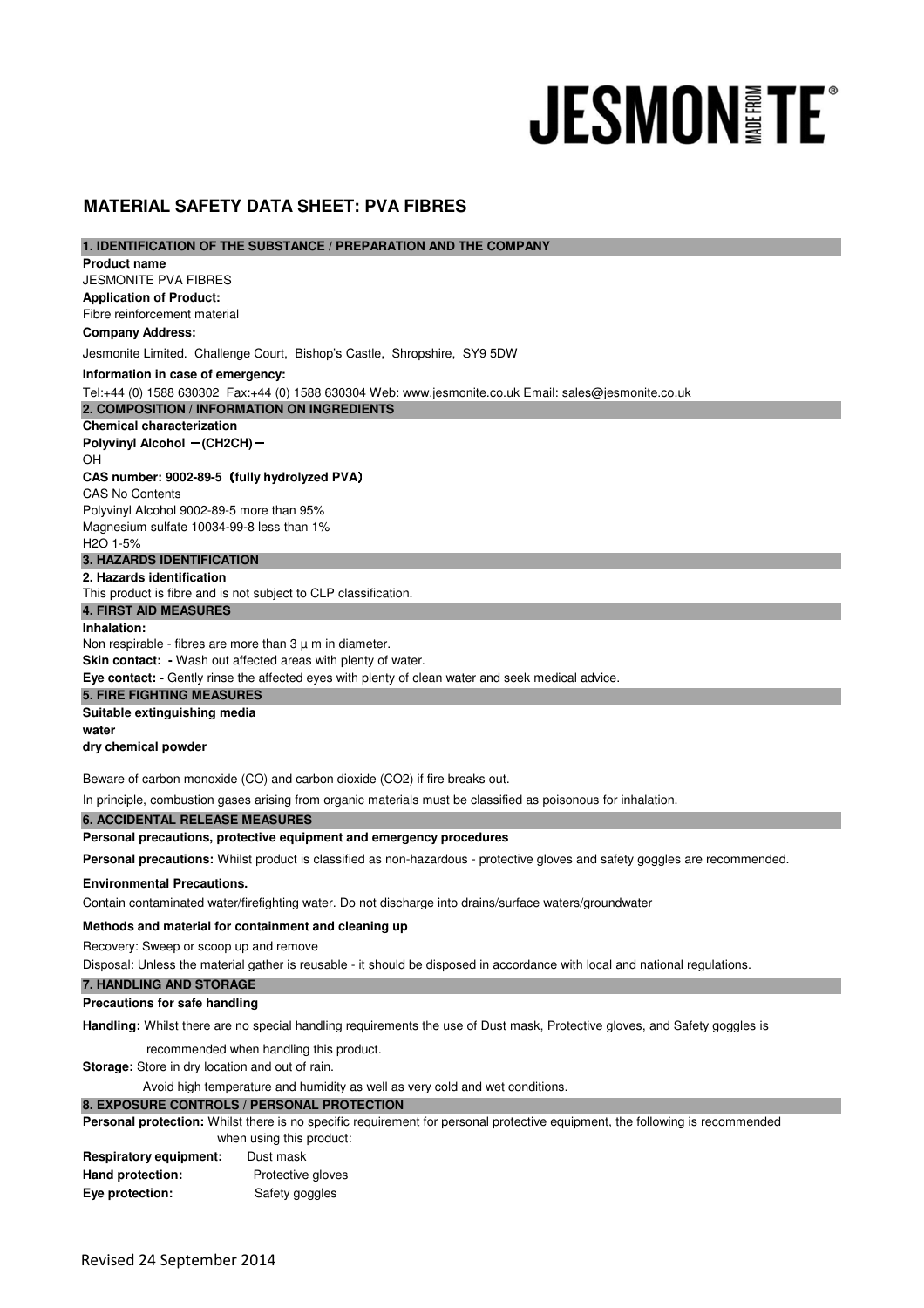# **9. PHYSICAL AND CHEMICAL PROPERTIES**

| White coloured fibre                              |
|---------------------------------------------------|
| >200℃                                             |
| 1.31                                              |
| 1.68x10 <sup>3</sup> j/kg °C (0.4kcal/kg °C)      |
| 1.1x106 J/mol (5.99x10 <sup>3</sup> kcal/kg)      |
| Insoluble or slightly soluble in general solvents |
| >200℃                                             |
| 440 °C                                            |
| Flame resistant                                   |
| >200℃                                             |
|                                                   |

Ignition character (spontaneous combustion, reactivity with water): None, Self-reactivity/explosion character: none.

# **10. STABILITY AND REACTIVITY**

# This material is extremely stable.

**11. TOXILOGICAL INFORMATION**

## Sensitisation: No data available

Acute toxicity: No data available

Sub-chronic toxicity: No data available

Carcinogenic effects: No data available

### **12. ECOLOGICAL INFORMATION**  Mutagenic effects: No data available.

Degradability: This material is not biodegradable under the conditions of sludge and water with normal temperatures & this material does not disolve in water at normal temperatures.

Polyvinyl alcohol aqueious solution is biodegradable under the conditions of sludge with Pseudomonas

Not classified as dangerous goods under transport regulations

Bioaccumulation: This material is classified as non bioaccumulative.

# **13. DISPOSAL CONSIDERATIONS**

In case of landfill, ensure permission in accordance with local and national regulations:

In case of incineration - ensure permission in accorandance with local and national regulations:

### **14. TRANSPORT INFORMATION**

# **Land Transport**

ADR

| UN number                                   | Not applicable                                                 |
|---------------------------------------------|----------------------------------------------------------------|
| UN proper shipping name:                    | Not applicable                                                 |
| Transport hazard class(es):                 | Not applicable                                                 |
| Environmental hazards:                      | Not applicable                                                 |
| Special precautions for user:<br><b>RID</b> | Not applicable                                                 |
|                                             | Not classified as a dangerous good under transport regulations |
| UN number                                   | Not applicable                                                 |
| UN proper shipping name:                    | Not applicable                                                 |
| Transport hazard class(es):                 | Not applicable                                                 |
| Packing group:                              | Not applicable                                                 |
| Environmental hazards:                      | Not applicable                                                 |
| Special precautions for user                | None known                                                     |
| Inland waterway transport                   |                                                                |
| <b>ADN</b>                                  |                                                                |
| <b>UN Number</b>                            | Not applicable                                                 |
| UN proper shipping name:                    | Not applicable                                                 |
| Transport hazard class(es)                  | Not applicable                                                 |
| Packing group:                              | Not applicable                                                 |
| Environmental hazards:                      | Not applicable                                                 |
|                                             |                                                                |

Special precautions for user: None Known